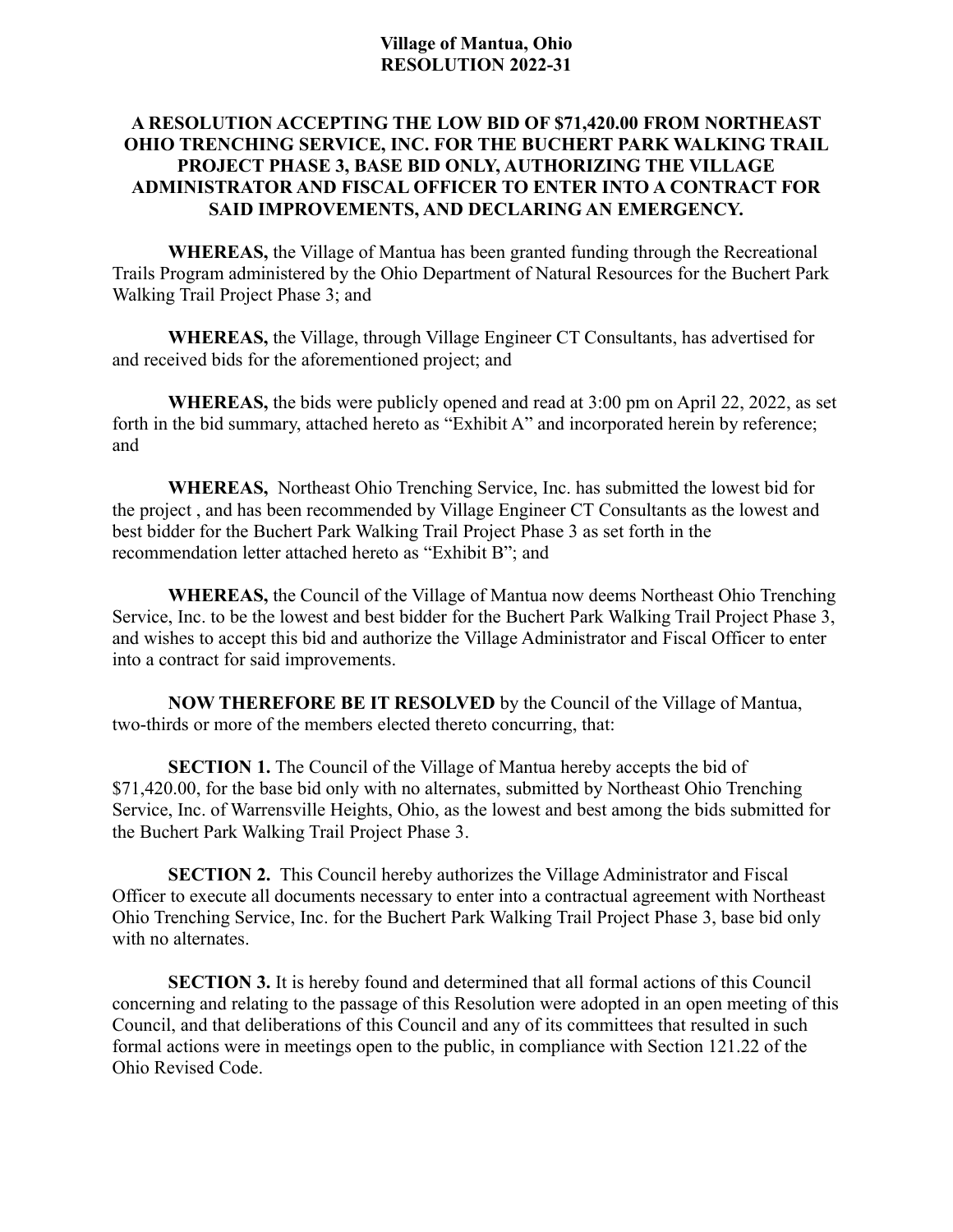## **Village of Mantua, Ohio RESOLUTION 2022-31**

**SECTION 4.** This Resolution is hereby declared an emergency measure, effective immediately upon proper passage by the Mantua Village Council, in order to satisfy the statutory requirement set forth in Ohio Revised Code section 153.12 that the contract for the work herein described shall be awarded and executed within sixty days after the date on which the bids are opened, and further in order to establish a schedule with the contractor for execution of the work in the summer months.

**PASSED IN COUNCIL** this  $17<sup>th</sup>$  day of <u>May , 2022</u>.

ATTEST:

 $\overline{a}$ 

Linda Clark, Mayor Teresa Criblez, Fiscal Officer

I hereby certify that the above Resolution was posted in the five (5) public notice locations in the Village of Mantua, Ohio on the  $\_\_\_\_$  day of  $\_\_\_\_$  May  $\_\_$ , 2022.

> $\overline{a}$ Teresa Criblez, Fiscal Officer

Approved as to Form:

Michele Stuck, Solicitor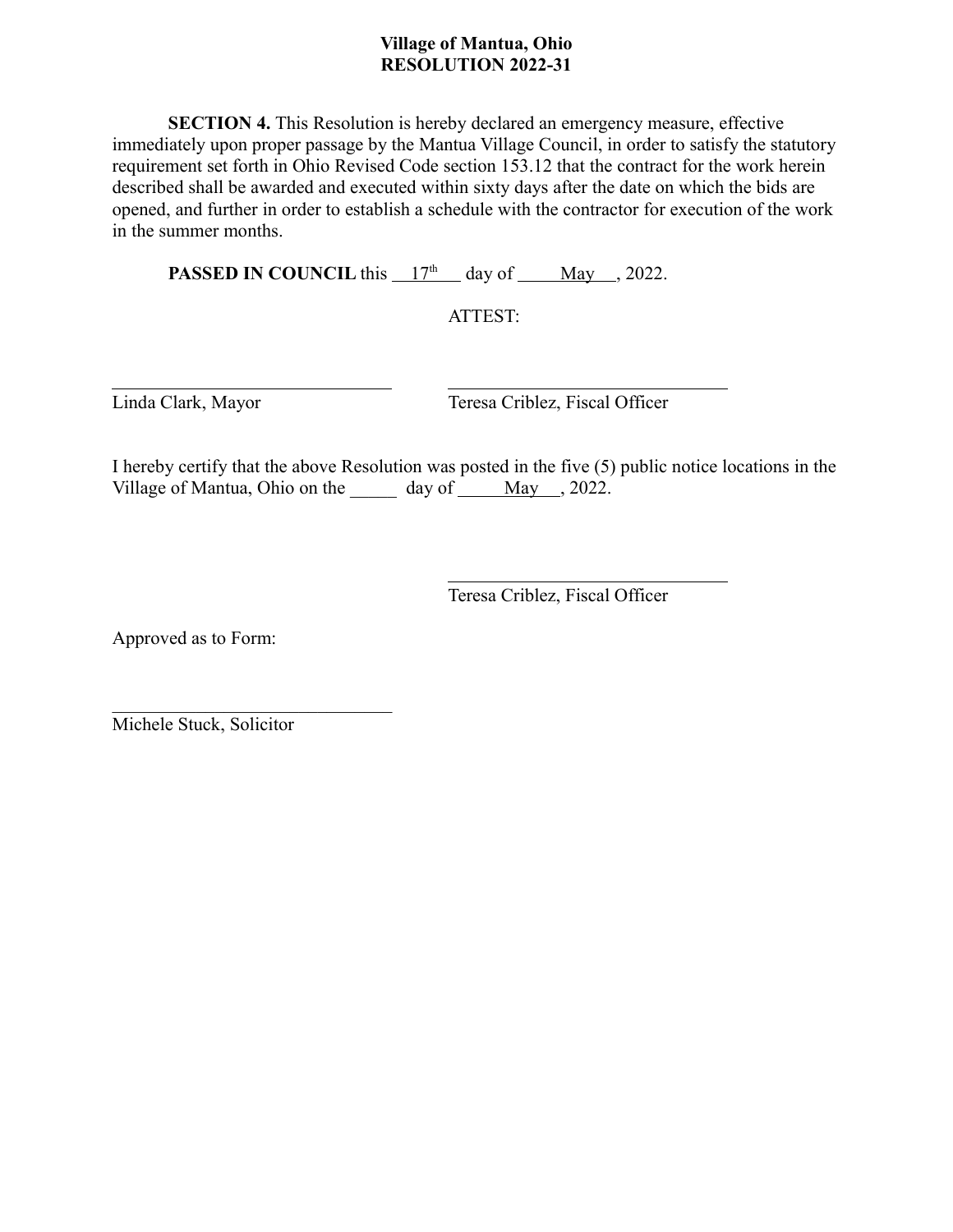#### SORTED BY BASE BID

| <b>BIDDER</b>                          | <b>BASE</b> | <b>BASE &amp;</b>     | <b>BASE &amp;</b>     | <b>BASE &amp;</b> |
|----------------------------------------|-------------|-----------------------|-----------------------|-------------------|
|                                        | <b>BID</b>  | ALT <sub>1</sub>      | ALT <sub>2</sub>      | ALT 1 & 2         |
| Northeast Ohio Trenching Service, Inc. | 71,420.00   | 77,230.00             | 85,145.00             | 90,955.00         |
| All Ways Construction                  | 80,273.07   | 87,889.67             | 96,948.07             | 104,564.67        |
| Kope Construction, LLC                 | 89,910.00   | 96,682.00             | 102,022.50            | 108,794.50        |
| <b>Everlast Landscape Group</b>        | 137,984.01  | 148,198.01            | 164,784.01            | 174,998.01        |
| Opinion of Probable Construction Cost  | 68,000.00   |                       |                       | 88,000.00         |
| <b>ALTERNATES</b>                      |             | ALT <sub>1</sub>      | ALT <sub>2</sub>      |                   |
|                                        |             | Overlay of            | Overlay of            |                   |
|                                        |             | <b>Existing Stone</b> | <b>Existing Stone</b> |                   |
|                                        |             | Trail - East          | Trail - West          |                   |
|                                        |             | End                   | End                   |                   |
| Northeast Ohio Trenching Service, Inc. |             | 5,810.00              | 13,725.00             |                   |
| All Ways Construction                  |             | 7,616.60              | 16,675.00             |                   |
| Kope Construction, LLC                 |             | 6,772.00              | 12,112.50             |                   |
| Everlast Landscape Group               |             | 10,214.00             | 26,800.00             |                   |